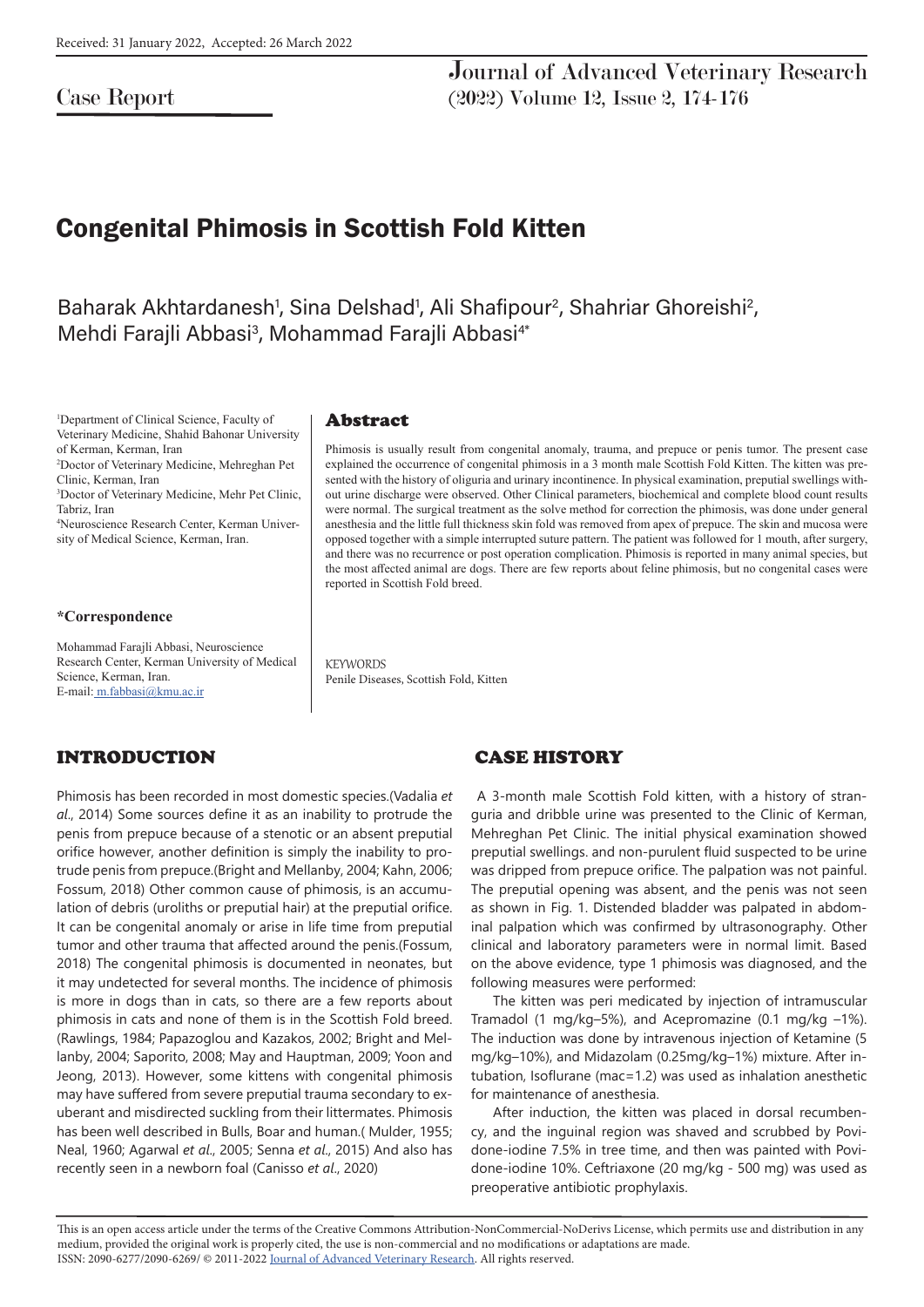

Fig. 1. Absence of preputial opening.

The penis was palpated gently, and 2 mm full thickness incision was done on prepuce, the urethral catheter was placed to avoid incidental injuries and urine collection as shown in Fig. 2. The primary incision was converted to round shape. The skin and mucosa were opposed together with a simple interrupted suture pattern (4-0 nylon) as seen in Fig. 3. Postoperative treatment was topical nitrofurazone ointment and intramuscular Ceftriaxone injection (20 mg/kg) for 3 days. An Elizabethan collar was used to prevent self-trauma. The patient was followed for 1 month, after surgery, and there was no recurrence or post operation complication.



Fig. 2. Full thickness incision and the urethral catheter placement.

## RESULTS AND DISCUSSION

 Dysuria and stranguria are common in affected animals. Urine will build up within the sheath and make preputial swelling. An abnormally small preputial orifice, resulting in inability to extrude the penis and mating problems. If the preputial opening is smaller than normal size, dribble urine occurs. Urinary infection and balanoposthitis are the most common complication of phimosis (Sarierler and Kara, 1998; Bright and Mellanby, 2004; Fossum, 2018).



Fig. 3. A simple interrupted suture pattern to put tissues together.

Phimosis can be studied and classified from clinical (gross lesion) and etiological aspects. Two lesions are clinically significant: Swelling in the preputial area (general or focal) due to urinary accumulation, and penile-preputial adhesions (presence or absence). Accordingly, phimosis is divided into two types: in type 1 phimosis, general preputial swelling and absence of penile-preputial adhesions and in type 2 phimosis, we see focal swelling of the preputial and penile-preputial adhesions.(de Vlaming *et al*., 2019) this case, as we mentioned before, is type 1.

Etiologically, if phimosis is resulted by trauma, infection or inflammation, the medical treatment and urethral catheter placement may be effective. In contrast, if phimosis is caused by tumor or in congenital cases, surgeries such as ureterostomy, preputioplasty, and circumcision are the best treatments.( May and Hauptman, 2009; Yoon and Jeong, 2013; Fossum, 2018; de Vlaming *et al*., 2019; Bastos *et al*., 2020; Fernandes *et al*., 2021). Congenital phimosis has been described in young dogs, cats, and stallions and can result from developmental anomaly of penis or prepuce. Such anomalies include a short penis or retractor penis muscle, persistent adhesions connecting prepuce to penis, or stenosis or absence of preputial orifice (Noakes, 2009). In the presented case, phimosis and resultant urine burns to the preputial mucosa was surgically corrected by shortening the prepuce allowing normal extrusion of the penis and urination in a Scottish fold kitten. The patient was followed for 1 mouth after surgery and there was no recurrence or post operation complication.

### CONFLICT OF INTEREST

No conflicts of interest have been declared

#### REFERENCES

Agarwal, A., Mohta, A., Anand, R.K., 2005. Preputial retraction in children. Journal of Indian Association of Pediatric Surgeons 10, 89.

- Bastos, M.M.S., Pantoja, A.R., Everton, E.B., Carneiro, M.J.C., Aires, E.O.M., 2020. Circumcision posthioplasty for phimosis reduction in cat: Case report. Medicina Veterinaria (Brazil) 14, 113–116.
- Bright, S.R., Mellanby, R.J., 2004. Congenital phimosis in a cat. Journal of Feline Medicine and Surgery 6, 367–370.
- Canisso, I.F., Ellerbrock, R.E., Wilkins, P.A., 2020. Case Report Rapport de cas Congenital phimosis causing preputial swelling in a newborn foal. Canadian Veterinary Journal 61, 247–250.
- de Vlaming, A., Wallace, M.L., Ellison, G.W., 2019. Clinical characteristics, classification, and surgical outcome for kittens with phimosis: 8 cases (2009-2017). Journal of the American Veterinary Medical Association 255, 1039–1046.